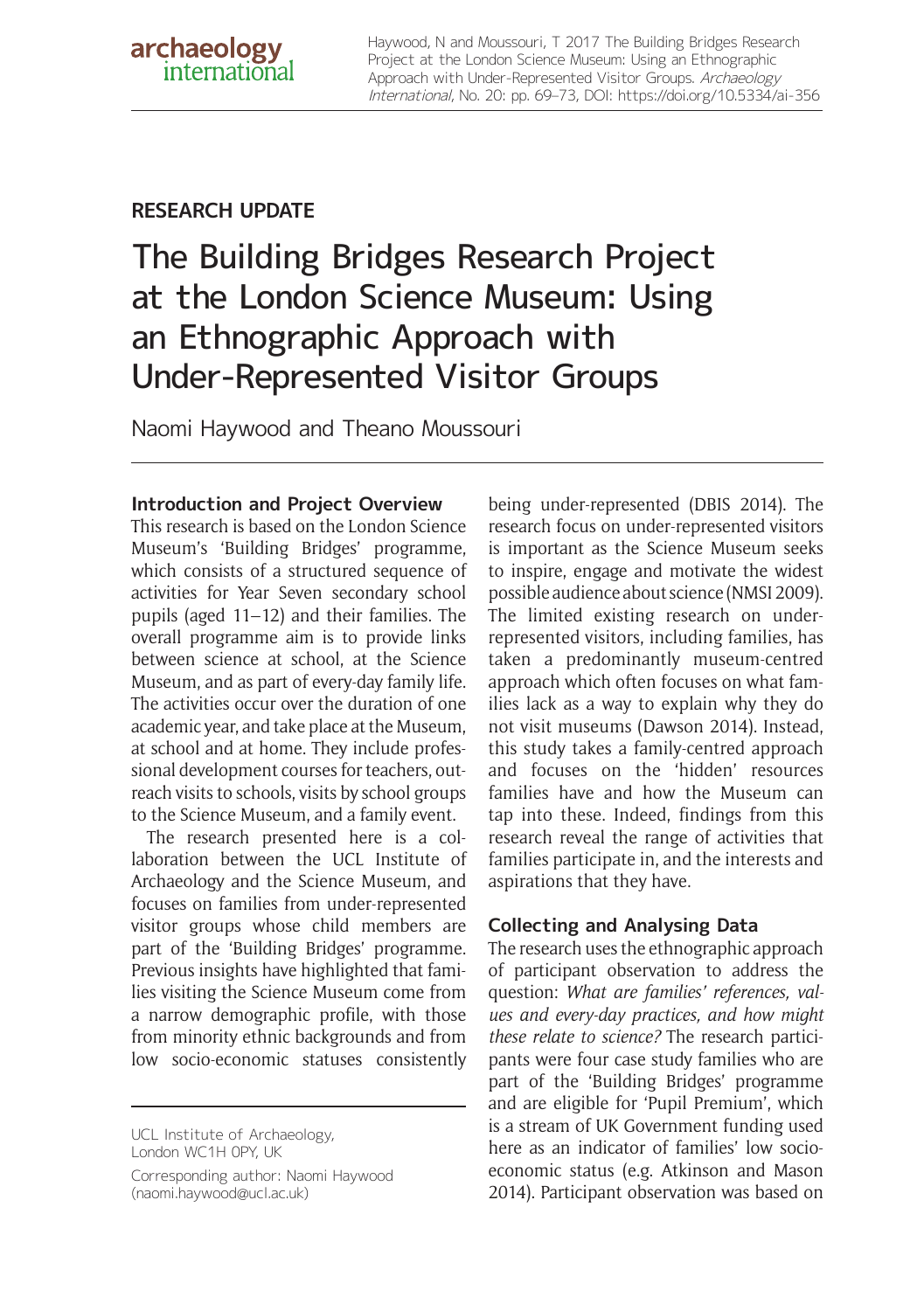the researcher meeting the families several times, totalling a contact time of around 45 hours overall. The researcher built rapport with families, visited their homes, accompanied them to local events such as football matches, to their schools and to the Science Museum. Rather than merely observing them as an outsider, the researcher blended in and took part in their activities, including cooking and conversation, to understand their lives more deeply. This participant observation provides information on families' actions and discourse, and was an informal way to gain their views, perceptions and attitudes with respect to the research question. During participant observation the researcher took hand-written field notes, in which she described what she heard and saw, and she also included her own feelings, reactions, and initial interpretations.

The researcher typed up her field notes as soon as possible after observations, and in doing so included reflections on how these observations related to her previous observations and to the literature. Typing up field notes was therefore the first stage of analysis (Emerson, Fretz and Shaw 2001). Open coding is being used during the ongoing analysis, which involves assigning codes to identify aspects linked to the research question. It is an inductive process that is shaped from 'the bottom up' by using data to allow findings to develop gradually as the project evolves. For example, when speaking about their views of science, parents referred to the school as the primary source of their children's understanding of science. They do not think of their every-day family lives as being important for their children's scientific understanding because they do not think of science as interesting and accessible to them as families. '*Views of science*' is therefore a code used to indicate parents' descriptions of their family engagement with science. Data is coded bearing in mind the codes already identified. This method allows for the continuous comparison of newly assigned codes to those that have been allocated previously (Glaser and Strauss 1967). Open coding and

the constant comparative method thus give rise to novel insights that had initially not been considered. The constant comparative method is also used to organise codes into higher-order categories, bringing together within one category codes that have common features (Merriam 1998). Analysing data is a collaborative process in that the UCL researchers and project staff at the Science Museum discuss the codes, the implications of emerging findings and how these findings can shape the 'Building Bridges' project, and wider Science Museum practice.

#### **Emerging Key Findings**

The emerging key findings indicate the importance of local communities in providing families with opportunities to socialise, develop interests and gain valuable information and advice that shape their every-day lives. Families often trust, respect and rely on these local communities rather than on official communication from government sources, local authorities or schools for information and guidance, for example when considering school choices or future careers. Family leisure time at home or in the local community often revolves around interests in technology, pets, gardening, cooking, sports and music. Most prominently, all pupils, and most parents, expressed some interest in technology, primarily in terms of their mobile phones, tablets and computers. Families not only frequently used such devices, but also spent time together exploring and understanding different applications, settings and technological features. For example, one family spent much of their leisure time tinkering with various electronic devices and technology applications, even on one occasion building a small radio.

Other examples of family activities and interests include one family who enjoyed playing with and caring for their pet cats, such as preparing their food. When one of their cats had kittens, the parents, children and neighbours enjoyed watching the kittens grow and develop. They weighed the kittens regularly and recorded their weight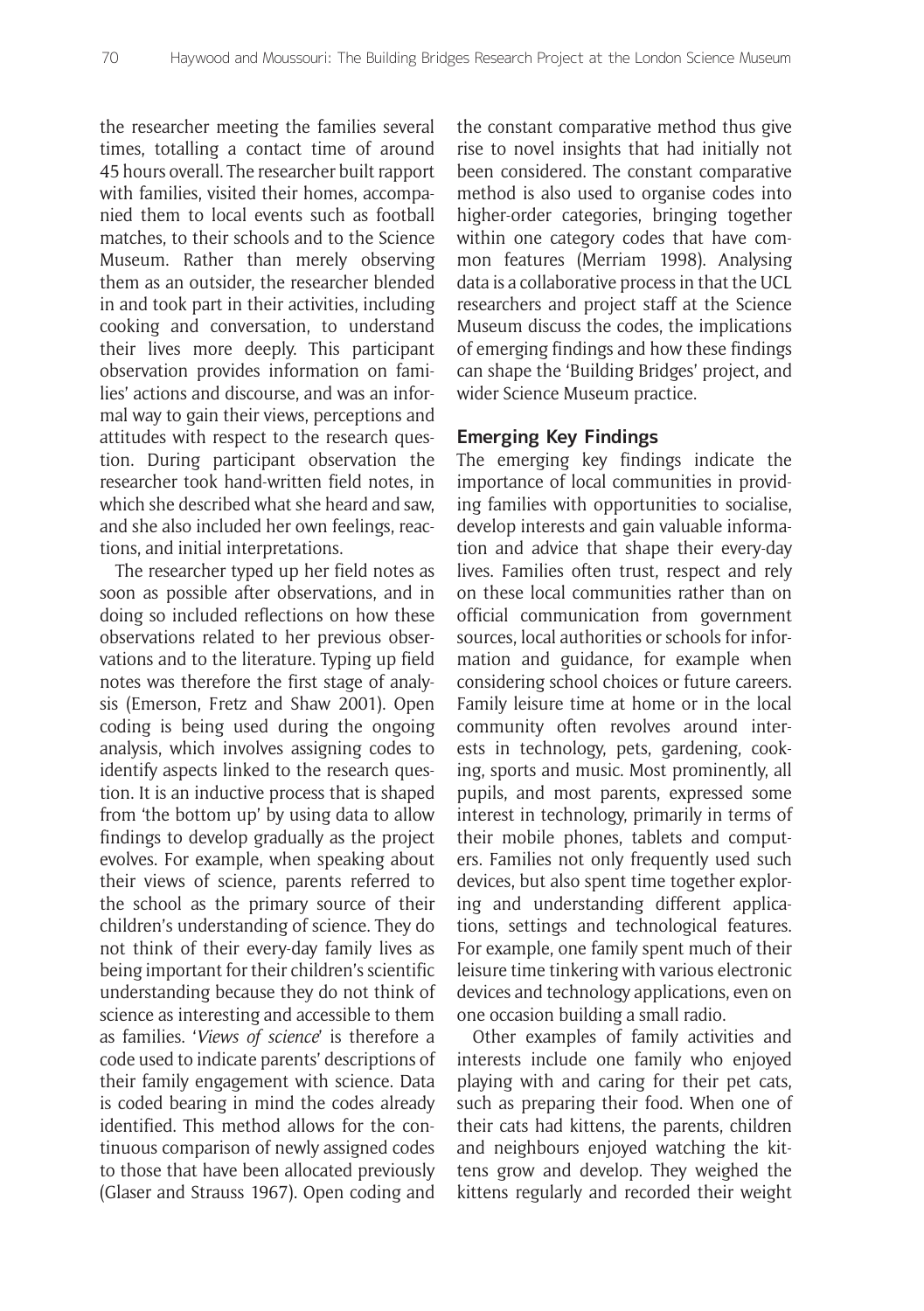to make sure that the smallest kitten got sufficient milk. Another family spent most weekends in their garden planting, weeding and harvesting herbs and other edible plants. The parents and children in this family knew about a range of plant growing patterns and the needs of different plants. They sought additional information to support this hobby, such as reading up about herbs, speaking to neighbours about plants and watching TV gardening programmes.

Science is not an overt interest for these families, or an activity that they explicitly seek out. In their eyes, science does not play a part in their every-day lives. When asked to what extent engaging with science might feature when tinkering with technology, caring for animals or gardening, the families agree that these hobbies are related to science to varying degrees. However, neither parents nor children think of their hobbies or other interests as relevant to understanding scientific concepts.

Despite these limited interactions with science at home, all families think of science as an important school subject for academic success. Parents are aspirational for their children, wanting them to achieve highly at school, including in science. They encourage their children to focus on the science homework set by their teachers, but do not also encourage them to explore how science may feature beyond the curriculum in their own lives, or to engage with science more broadly. Parents and children view science knowledge as 'facts' and textbook-based, and this shapes their views of both school and non-school science engagement. As a result, they do not view after-school activities or family visits to science museums as relevant for their academic aspirations.

For the case study families, the 'Building Bridges' project sits within the realm of 'school' rather than 'home'. Parents appreciate the school visits to the Science Museum because they believe that teachers guide pupils towards educationally relevant content in a manner that they themselves are unable to. Children enjoy the project as part of their school experiences, and this enjoyment is most pronounced when teachers include project activities in their regular lessons, and make clear links between science on the project and science during lessons. For example, one teacher used a 'Mr Potato Head' figure to explain changes to materials under pressure (**Fig. 1**). Pupils interacted with the figure to find out how the figure's



**Figure 1:** Example of a 'Building Bridges' outreach activity (Photo The Science Museum, London).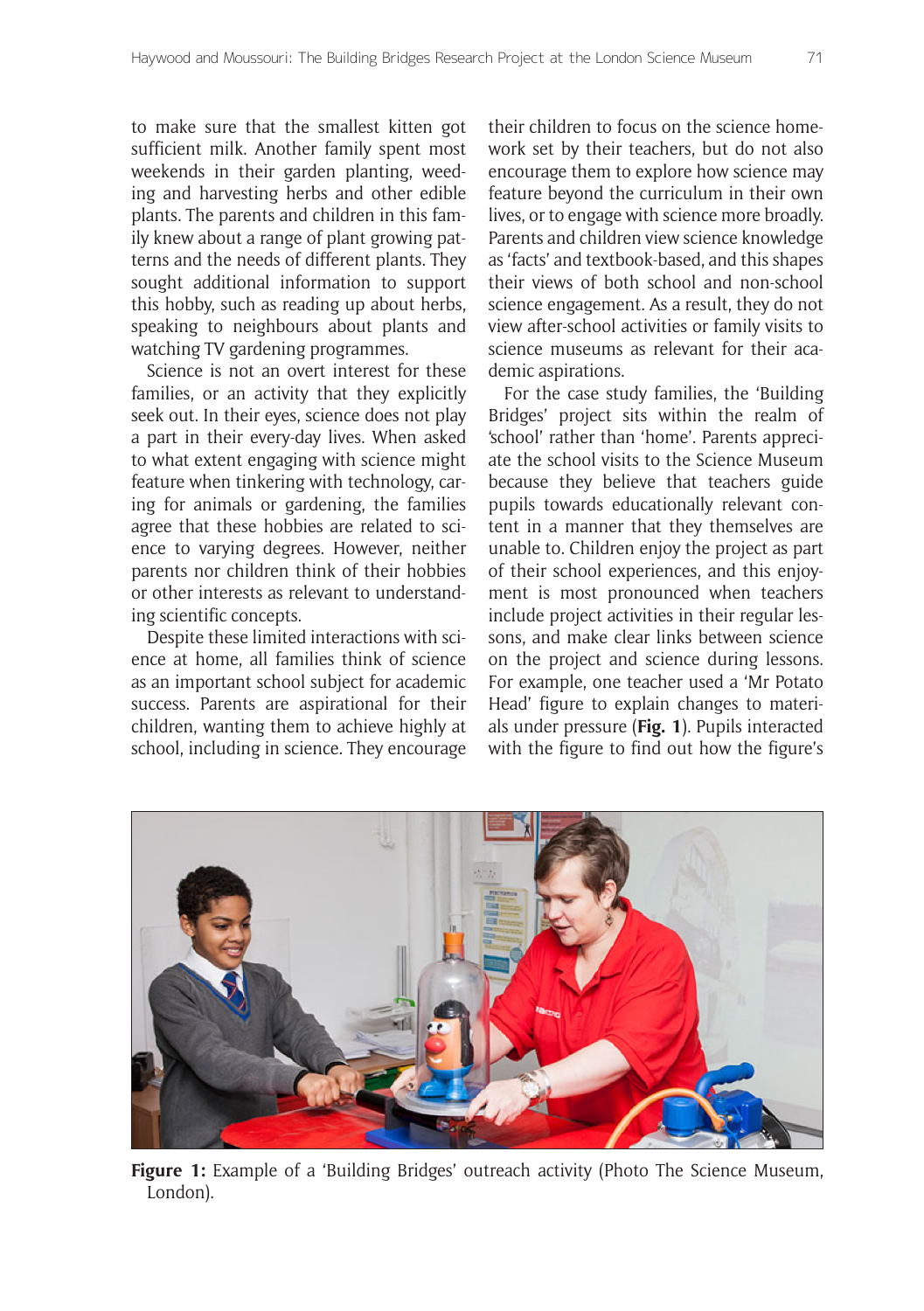foam-filled inside spilled out under pressure. When such links are made children and parents appreciate the project's relevance to learning at school.

Despite the project's aim to provide links between science at school, as well as at the Science Museum, and as part of every-day family life, the families speak about the project primarily as supporting learning at school rather than also as a project for families. For families, the Science Museum is primarily a setting for school visits or guided tours with an explicit focus on the curriculum. Even as part of the 'Building Bridges' project families do not perceive the Museum as setting in which to enjoy themselves or to have fun through encountering science, because they do not think of themselves as having the necessary resources to engage with the content there. However, when the researcher accompanied the case study families to the Science Museum it was evident that the families do link their experiences and interests to what they encounter in the Museum, and that their interests and aspirations could be used to encourage museum visits and to link science at school and in the Museum to their every-day lives.

For example, one family enjoyed a gallery about space travel. They spoke about the rocket and other items on display using their prior knowledge, and their experience of technology, and they speculated on how astronauts might hear sound in outer space. Their prior experiences of sound and technological devices, as well as their broad interest in technological innovations allowed them to talk knowledgeably about the objects on display, and to use the information provided on labels. Another family spent time in a gallery dedicated to the human mind. They reflected on information about individual differences in human brains, and how such differences might apply to other animals. This included discussing the perceived personality disparities amongst their cats, and issues of nature versus nurture. But when asked about the relevance of their prior experiences and interests to what they saw in the museum families drew clear distinctions between their own perceived 'casual' talk about science, and 'real' science encountered at school. In contrast to school visits, they do not think of family visits to the Science Museum as relevant to achieving highly at school or understanding 'real' science.

#### **Conclusions and Next Steps**

These findings suggest the importance of focusing on the hobbies and aspirations of families from under-represented backgrounds to support their enjoyment, engagement and learning about science in museums, as well as to encourage them to recognise the value and relevance of their existing interests for such learning. Both Science Museum and schools could build on families' academic aspirations by explicitly highlighting the importance of museums in supporting school science and fostering the interest and curiosity associated with academic success. Furthermore, they could increase opportunities for families to explore every-day science as part of museum visits, for example by focusing on familiar technology such as mobile phones.

The 'Building Bridges' project was enjoyed and valued as part of school learning, yet, despite its aims it did not truly engage families of pupils from under-represented audiences because they did not think of their every-day lives as relevant to the project. Future projects could focus on communicating the importance of families' existing activities and interests for science learning. Such communication could be channelled through local communities, for example by establishing enduring links with the community centres, libraries or sports clubs that families appear to rely on for support, advice and guidance. These suggestions, based on findings gained through this in depth ethnographic approach, could provide opportunities to open up museums to a wider visitor base.